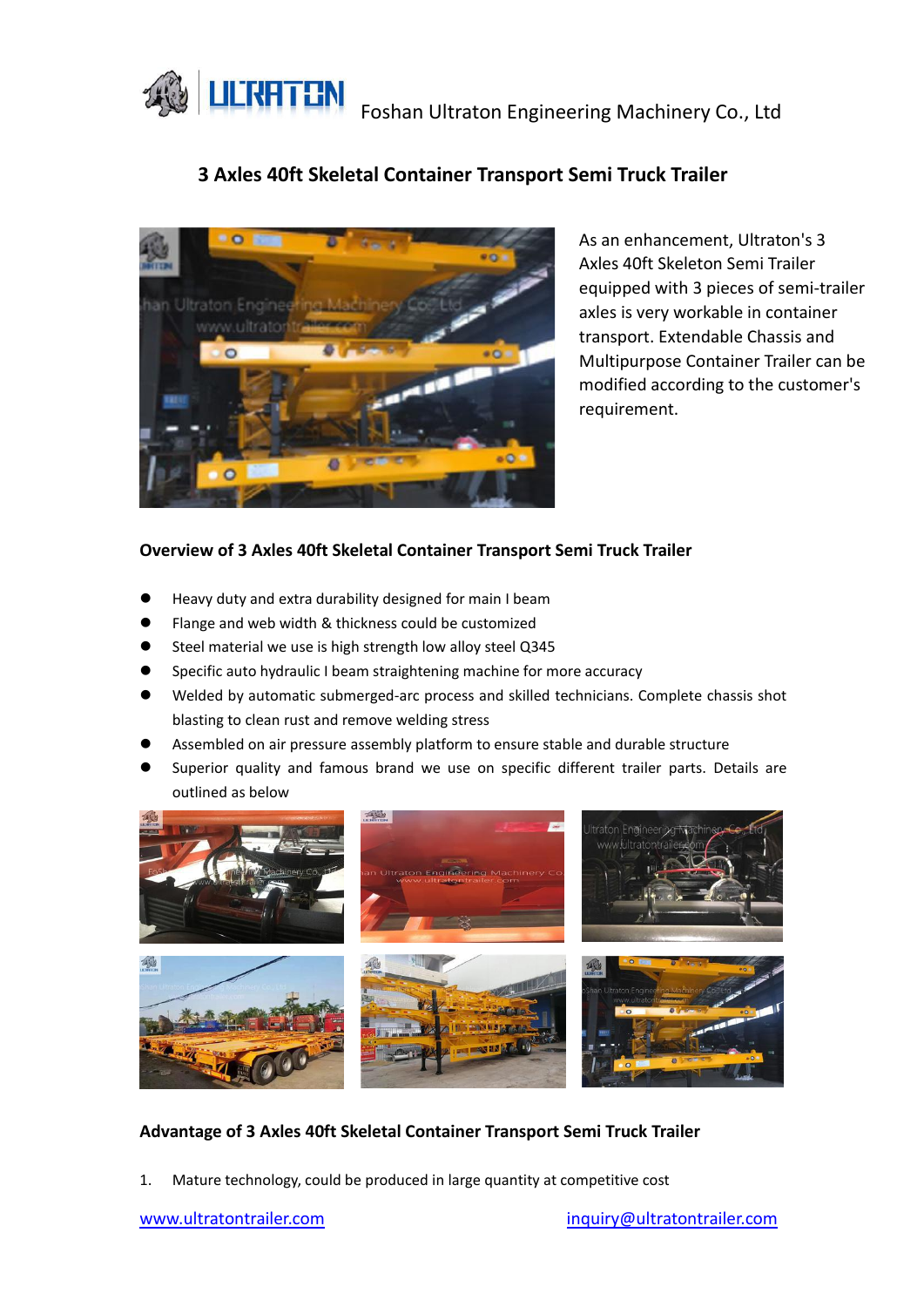

## Foshan Ultraton Engineering Machinery Co., Ltd

- 2. Lighter weight with high strength to transport container
- 3. Packing solution in CKD/ SKD/CBU is optional according to different project
- 4. Advanced manufacturing equipment and workmanship to ensure outstanding performance
- 5. Complete and flexible service from our professional team
- 6. Distinct location to get full range support on delivery and manufacturing
- 7. The long term tenet of Ultraton as one of the standout semi trailer [manufacturers](https://www.ultratontrailer.com/) to be your reliable partner bringing you Greater value makes you worry free on after sales service



| <b>Technical Parameter</b> | 3 Axles 40ft Skeleton Container Transport Semi Truck Trailer  |
|----------------------------|---------------------------------------------------------------|
| Tare Weight(KG)            | 5800KG                                                        |
| Loading Capacity(KG)       | 50000KG                                                       |
| Dimension(mm)              | 12400*2500*1500                                               |
| Main Beam                  | The height of the beam is 500 mm, upper Flange is14mm, Lower  |
|                            | Flange is 14mm, Web is 8mm.                                   |
| Kingpin                    | 2"/ 3.5", Welded/Bolt-In                                      |
| <b>Landing Gear</b>        | Standard 28Ton, FUWA Brand                                    |
| Axle                       | Standard FUWA Brand / ULTRATON Brand                          |
|                            | Optional: BPW Brand or HuaJing Brand                          |
| Suspension                 | Mechanical Suspension/Air Suspension, Standard FUWA           |
|                            | <b>Brand/ULTRATON Brand</b>                                   |
|                            | Optional: BPW Brand or HuaJing Brand                          |
| Leaf Spring                | Standard FUWA Brand/ULTRATON Brand                            |
|                            | 90mm*16*7 or 90*16*8                                          |
| Brake system               | Dual Air Brake (Drum) System, With Inter-Locking Device.WABCO |
|                            | Relay                                                         |
|                            | Emergency Valve, OPTIONS: ABS.                                |
| <b>Electrical System</b>   | 24 Volt LED Electrical System In Accordance To The Standard,  |
|                            | With 7-Core Adaptor For Tractor.                              |
| Tire                       | 12.00R22.5 Tubeless, 12 Units                                 |
| <b>Rim</b>                 | 9.0*22.5,12 Units                                             |
| Shot Blasting & Painting   | Shot Blasting and Sanding Treatment . Two Coat Of Anti        |
|                            | <b>Corrosion Primer and</b>                                   |
|                            | Two Coat Of Finish Painting                                   |

[www.ultratontrailer.com](http://www.ultratontrailer.com) [inquiry@ultratontrailer.com](mailto:inquiry@ultratontrailer.com)